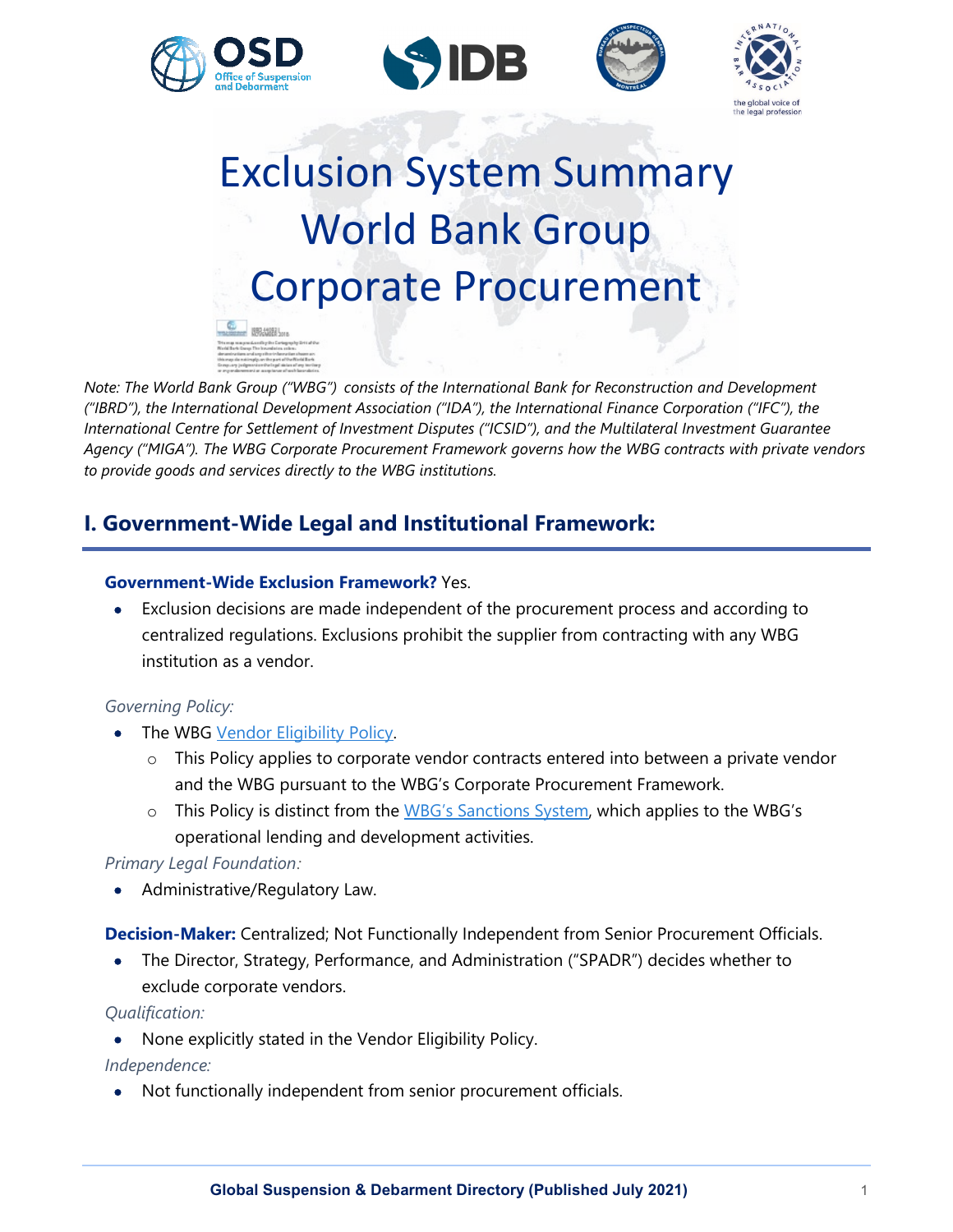#### **General Provisions:**

*Type of Procedures:* Administrative.

*Decision Deadline:* No stated deadline for decision-maker to make a final determination. *Provisional Exclusions:* Yes. The SPADR may suspend a vendor if there is a reasonable likelihood that further investigation will lead to a finding of non-responsibility. In practice, suspensions are imposed prior to every non-responsibility determination.

# **Commencement of Proceedings:** Ability to Initiate an Exclusion Proceeding.

- The SPADR cannot initiate an exclusion proceeding without first receiving some evidence or information calling into question a vendor's responsibility.
- Non-governmental parties can submit complaints and/or evidence, although these complaints are usually submitted to the Chief Procurement Officer and not to the SPADR directly.

# **Notice Requirements & Opportunity to be Heard:** Yes & Yes.

#### *Notice of Proceedings:*

- Suppliers receive notice when the SPADR decides that grounds exist.
- Notice of proceedings must contain the grounds for exclusion.
- Decision-maker must make reasoning available to the supplier (not the public).

#### *Opportunity to be Heard:*

• Suppliers are entitled to present a defense to the SPADR and may make a written submission.

# **Appellate Review of Exclusion Decisions:** No.

• Determinations of the SPADR are "final and without appeal." (Vendor Eligibility Policy, para. 5.1) Excluded vendors can, however, request reconsideration or modification of their exclusion.

#### **Legal Representation:**

• A supplier **may** be represented by counsel.

# **Subsequent Modification of Exclusion Decision:** Yes.

A supplier is entitled to an opportunity to seek a modification or early termination of exclusion after it goes into effect.

- A supplier **may** submit a written request for reduction or elimination of its exclusion period to the SPADR only after fifty percent (50%) of its exclusion has passed.
- The SPADR **may**, upon the supplier's written request, reduce or eliminate the period or extent of ineligibility for reasons such as:
	- o Newly discovered material information;
	- o Reversal of the conviction upon which the non-responsibility determination was based;
	- o Bona fide change in ownership or management;
	- o Measures taken by the supplier to become responsible; or
	- o Other reasons the SPADR deems appropriate.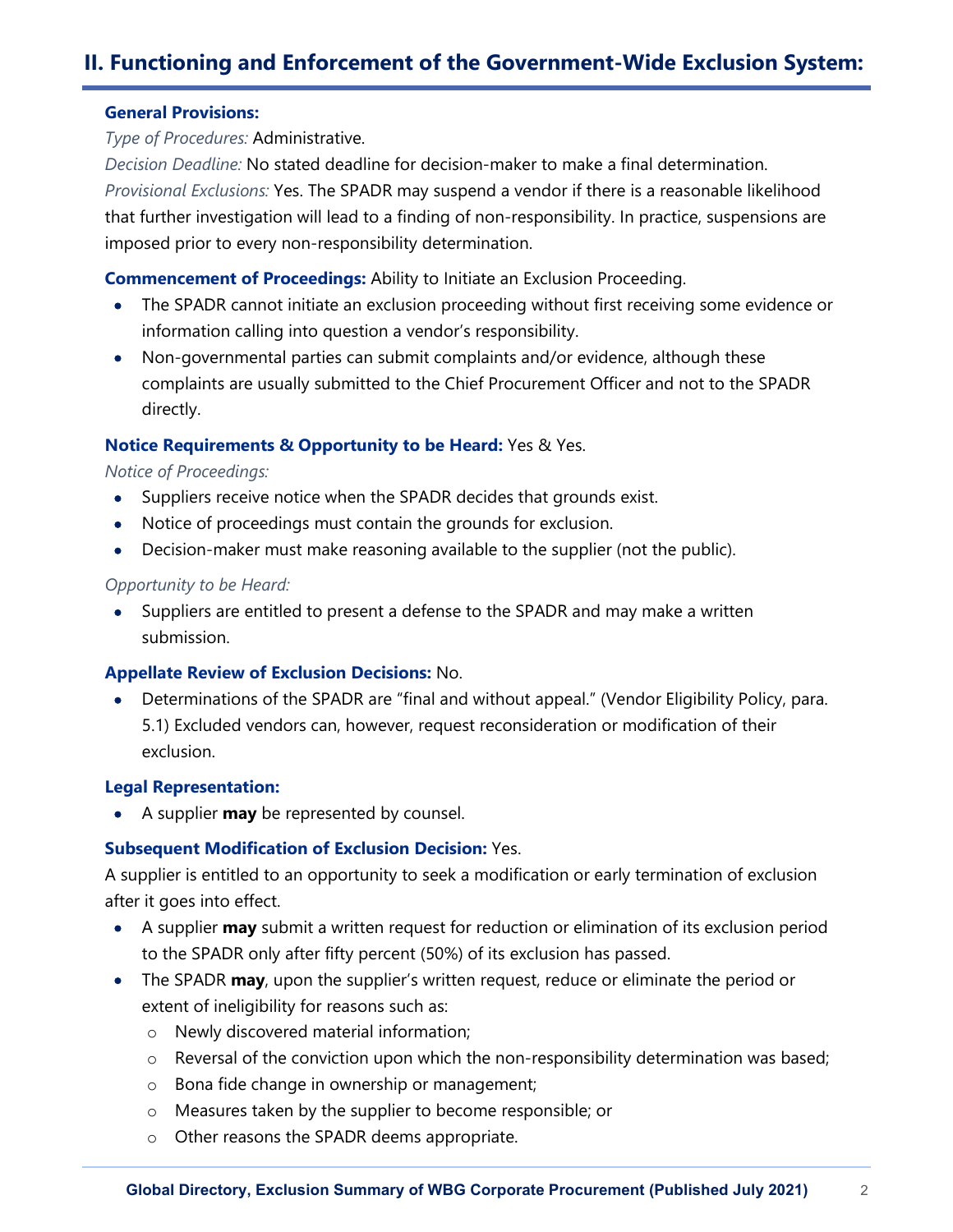#### **Automatic Exclusion:** No.

#### **Discretionary Exclusion:** Yes.

Any of the following grounds can be proven by a supplier's criminal conviction in a court of competent jurisdiction or an administrative finding by the SPADR:

- Corruption;
- Fraud;
- Collusion and/or infringing competition;
- Coercion or intimidation;
- Obstruction of an investigation;
- Theft or embezzlement:
- Money laundering;
- Tax-related offenses;
- Labor-related offenses;
- Social harms;
- Terrorist offenses or offenses linked to terrorism;
- Commercial regulatory violations;
- Poor performance, non-performance, and/or failure to perform on public contracts.

#### *Administrative Catch-all:*

- "[A]ny other action that in the sole discretion of the World Bank Group is so serious or compelling in nature that it (i) affects the present responsibility of the vendor, including but not limited to attempting to influence a World Bank Group institution procurement decision, or (ii) could result in harm to the World Bank Group's reputation or image." (Vendor Eligibility Policy, para. 3.1(k))
- The SPADR may decide not to exclude the supplier when there are:
	- o Remedial measures;
	- o Settlement/ agreement;
	- o Organizational interest;
	- o Other sanction (finding of conditional responsibility).

# **Exclusion based on Bankruptcy and Cross-Debarment:**

*Bankruptcy:* Bankruptcy is a **discretionary** exclusion ground under the Vendor Eligibility Policy.

# *Cross-Debarment:*

Depends on the cross-debarment's source:

- The Vendor Eligibility Policy **automatically** cross-debars vendors that have been debarred or suspended by the WBG's Sanctions System in connection with operational activities. (Vendor Eligibility Policy, para. 3.1(h))
- The Vendor Eligibility Policy **automatically** cross-debars vendors identified on any Anti-Money Laundering/Combating the Financing of Terrorists sanctions lists, including the United Nations 1267 sanctions list, the United States Executive Order 13224 sanctions list, and the United Kingdom terrorist sanctions list. (Vendor Eligibility Policy, para. 3.1(i))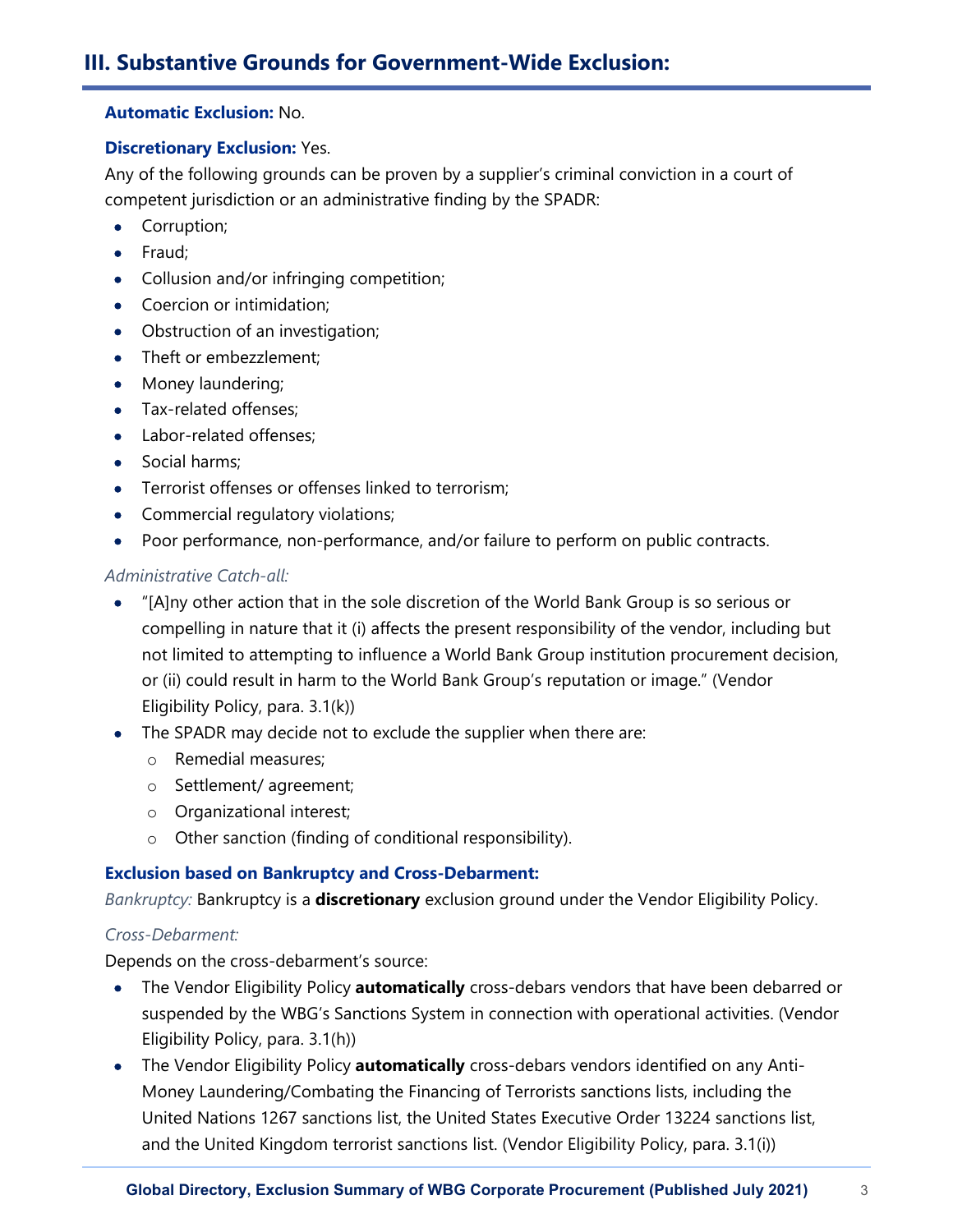• The SPADR has **discretion** to determine whether to exclude a vendor that has been excluded by any WBG member government or other international organization. (Vendor Eligibility Policy, para. 3.2)

# **IV. Scope and Effect of Government-Wide Exclusion:**

# **Types of Excluded Suppliers:**

• Limited to corporate suppliers and individuals serving as sole proprietors or independent contractors.

# **Scope of Exclusion:**

# *Extension to Other Agencies and Organizations:*

- Exclusions prohibit the supplier from contracting directly with any WBG institution as a vendor.
- Vendor exclusions do **not**, however, automatically extend to the WBG's operational lending and development activities.
- No known countries or international organizations that automatically recognize and apply the WBG's vendor exclusions.

# *Effect on Ongoing Contracts:*

- Ongoing contracts are **not** automatically cancelled.
- Subsequent modifications to ongoing contracts **are permitted** on a case-by-case basis.

# *Effect on Subcontracting:*

• An excluded supplier **cannot** serve as a subcontractor.

# *Effect on Excluded Individuals:*

• Individuals **can** be excluded as direct respondents **only** if they are vendors acting as sole proprietors or independent contractors.

# *Tailoring Exclusion:*

• Yes. Exclusion **may** be limited to certain divisions, operating units, or business lines within the company, if the decision-maker so decides.

# **Effect on Affiliates:**

# *Corporate Affiliates:*

- Exclusions apply to all affiliates of the supplier (controlling, controlled, under common control), unless the decision provides otherwise. (Vendor Eligibility Policy, para. 5.4)
- A vendor and any specifically named affiliates will be advised in writing when they are suspended.